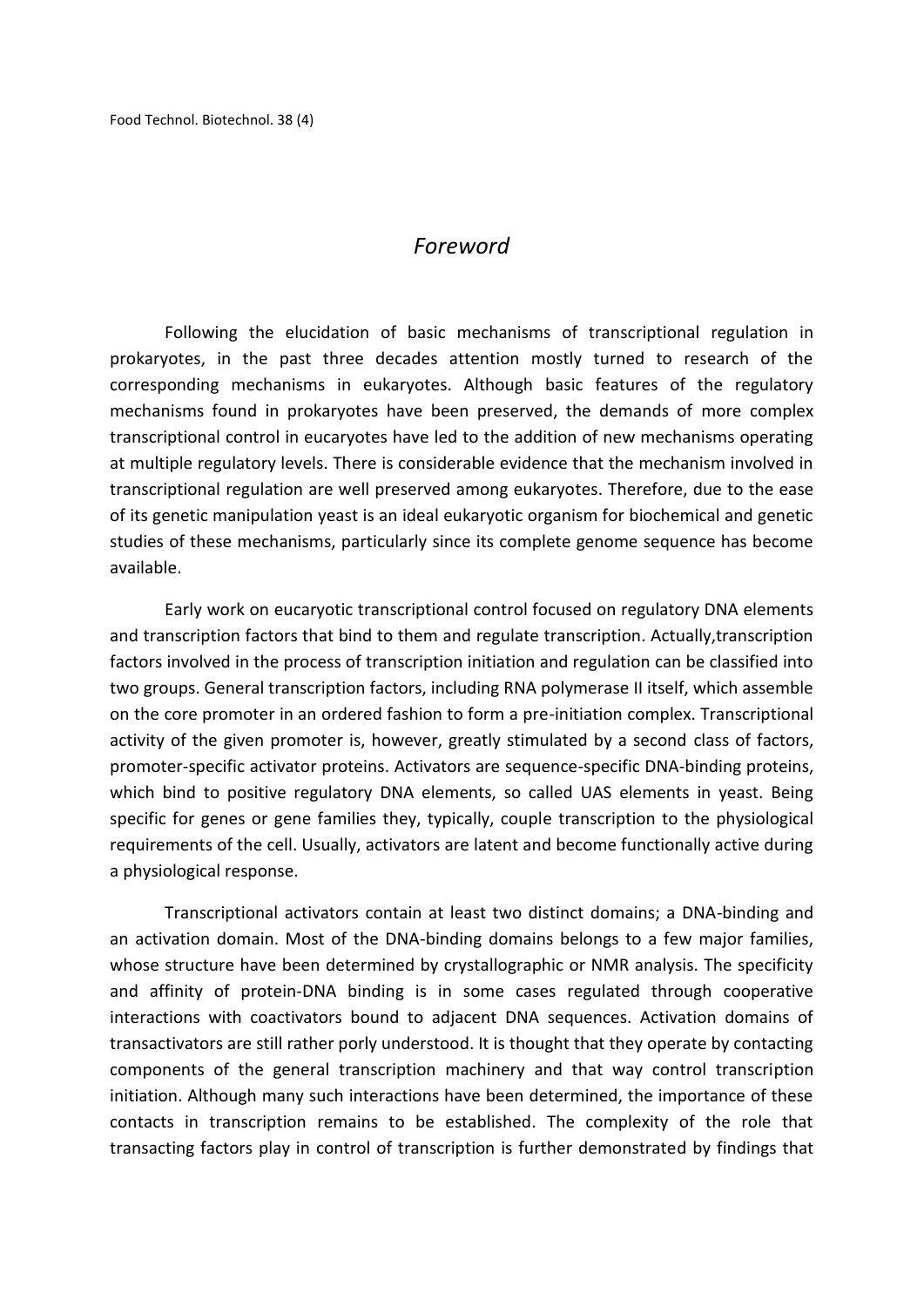some factors can alternatively act as activator or as a repressor, depending on their interacting partners or context.

A seprate line of work on chromatin structure and its role in the regulation of eukaryotic gene transcription in the last decade has made it clear that one of the major hurdles in transcriptional activation in vivo is the presence of nucleosomal barriers. Nucleosomes located on promoter regions repress transcription by restricting access of activators and the transcriptional machinery to the DNA template. In addition, a form of chromatin-mediated transcriptional silencing, first described at the yeast mating loci, was found to be associated with transcriptionally inactive regions in the eukaryotic genome. It is believed that heterochromatin-like conformations in these regions are responsible for transcriptional silencing. An example for this phenomenon in yeast is telomeric silencing, also known as "telomere position effect". Therefore, counteracting nucleosomal repression is a critical step in transcriptional activation in vivo.

Recent years have brought about an explosion of new findings concerning mechanisms used by eukaryotic cells to relieve nucleosomal repression. Proeins previously implicated in transcriptional control on the basis of their interactions with activator proteins were found to have catalytic activities toward the histones. The yeast transcriptional adapter, Gcn5, was thus identified as a histone acetyltransferase. Several other transcriptional adapters in higher eukaryotes were also found to possess histone acyltransferase activity, suggesting a role of histone acetylation in gene activation. Recent findings demonstrated that these enzymes are components of large multiprotein complexes, which are recruited to promoters by DNA-binding specific transcriptional activators. In analogy to histone acetyltransferase activities of coactivators, some corepressors were identified as histone deacetylases. Very intriguing are recent findings, suggesting that acetylation is probably not unique to histone proteins and that other nuclear proteins such as transcription factors can be modified by acetylation.

Despite clear evidence about the importance of histone acetylation in transcriptional activation, this is not sufficient to relieve chromatin repression. Other multiprotein complexes that "remodel" chromatin structure in an ATP-dependent manner, allowing access of specific activators and the transcriptional machinery to DNA, have also recently been identified. These complexes (an example is the yeast SWI/SNF complex) might contribute to formation of apparently nucleosome-free regions, so-called "nuclease hy persensitive sites", which are present in promoters of transcriptionally active genes.

These findings demonstrate that the mechanism of eukaryotic transcription regulation are of immense complexity and that all of the factors that are involved in the transcription process, including the chromatin template, play an active role in transcriptional control. With the emergence of new approaches and tools for the analysis of the chromatin structure and transcriptional regulation in vitro and in vivo, we can expect a rapid advance